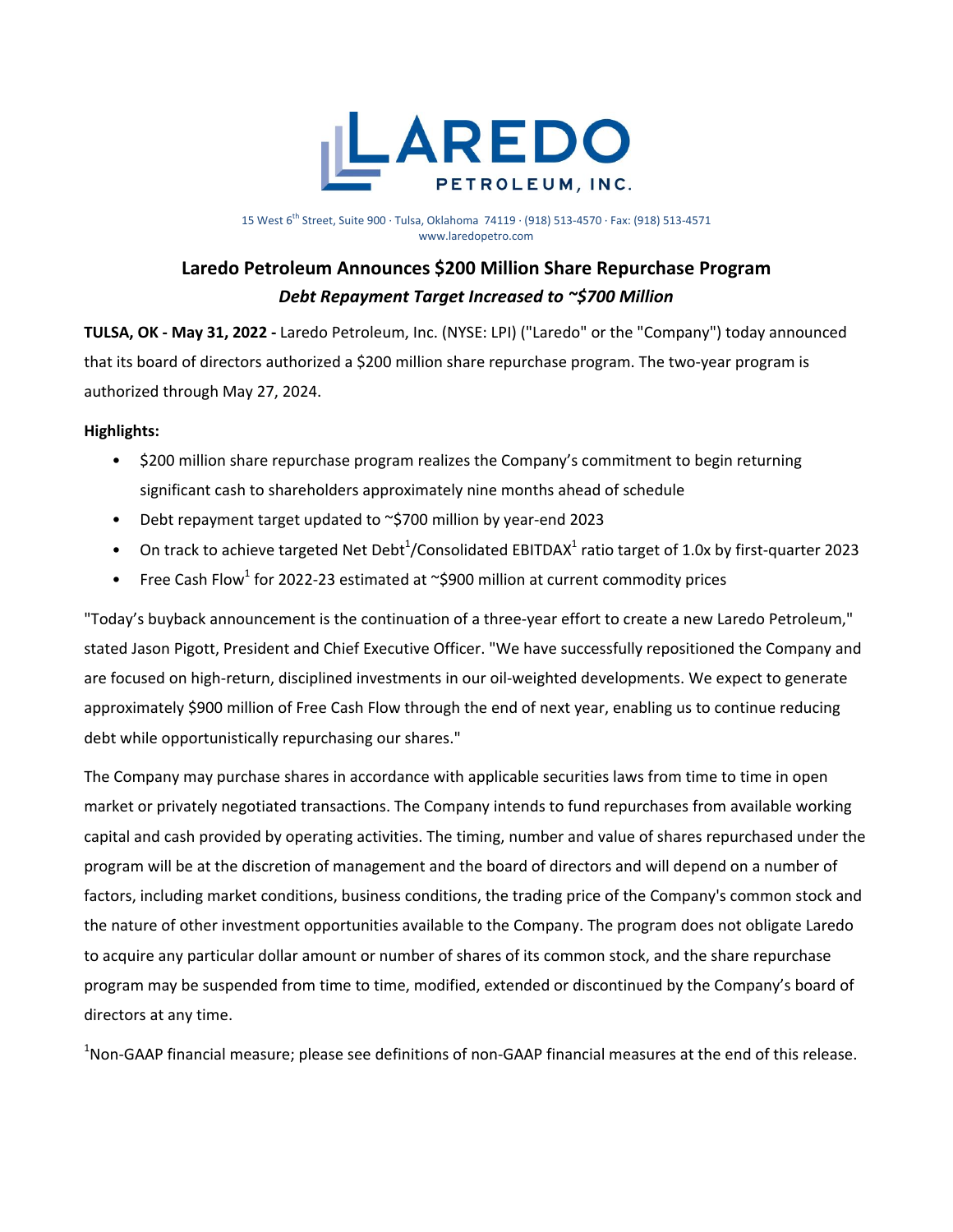## **About Laredo**

Laredo Petroleum, Inc. is an independent energy company with headquarters in Tulsa, Oklahoma. Laredo's business strategy is focused on the acquisition, exploration and development of oil and natural gas properties, primarily in the Permian Basin of West Texas.

Additional information about Laredo may be found on its website at www.laredopetro.com.

### *Forward-Looking Statements*

This press release and any oral statements made regarding the contents of this release, including in the conference call referenced herein, contain forward-looking statements as defined under Section 27A of the Securities Act of 1933, as amended, and Section 21E of the Securities Exchange Act of 1934, as amended. All statements, other than statements of historical facts, that address activities that Laredo assumes, plans, expects, believes, intends, projects, indicates, enables, transforms, estimates or anticipates (and other similar expressions) will, should or may occur in the future are forward-looking statements. The forward-looking statements are based on management's current belief, based on *currently available information, as to the outcome and timing of future events. Such statements are not guarantees of future performance and involve risks, assumptions and uncertainties.* General risks relating to Laredo include, but are not limited to, the decline in prices of oil, natural gas *liquids* and natural gas and the related impact to financial statements as a result of asset impairments and revisions to reserve estimates, the ability of the Company to execute its strategies, including its *ability* to successfully identify and consummate strategic acquisitions at purchase prices that are *accretive to its financial results and to successfully integrate acquired businesses, assets and properties,* oil production quotas or other actions that might be imposed by the Organization of Petroleum Exporting Countries and other producing countries ("OPEC+"), the outbreak of disease, such as the coronavirus *("COVID-19")* pandemic, and any related government policies and actions, changes in domestic and global production, supply and demand for commodities, including as a result of the COVID-19 pandemic, actions by OPEC+ and the Russian-Ukrainian military conflict, long-term performance of wells, drilling and operating risks, the increase in service and supply costs, including as a result of inflationary pressures, tariffs on steel, pipeline transportation and storage constraints in the Permian Basin, the possibility of production curtailment, hedging activities, the impacts of severe weather, including the *freezing* of wells and pipelines in the Permian Basin due to cold weather, possible impacts of litigation and regulations, the *impact of the Company's* transactions, if any, with its securities from time to time, *the impact of new laws and requlations, including those regarding the use of hydraulic fracturing, the impact* of new environmental, health and safety requirements applicable to the Company's business activities, the possibility of the elimination of federal income tax deductions for oil and gas exploration and development and other factors, including those and other risks described in its Annual Report on *Form* 10-K for the year ended December 31, 2021 and those set forth from time to time in other filings with the Securities and Exchange Commission ("SEC"). These documents are available through Laredo's *website* at www.laredopetro.com under the tab "Investor Relations" or through the SEC's Electronic Data Gathering and Analysis Retrieval System at www.sec.gov. Any of these factors could cause Laredo's *actual results and plans to differ materially from those in the forward-looking statements. Therefore,* Laredo can give no assurance that its future results will be as estimated. Any forward-looking statement speaks only as of the date on which such statement is made. Laredo does not intend to, and disclaims any obligation to, correct, update or revise any forward-looking statement, whether as a result of new *information, future events or otherwise, except as required by applicable law.* 

This press release and any accompanying disclosures include financial measures that are not in accordance with generally accepted accounting principles ("GAAP"), such as Consolidated EBITDAX and Free Cash Flow. While management believes that such measures are useful for investors, they should not be used as a replacement for financial measures that are in accordance with GAAP. For a reconciliation